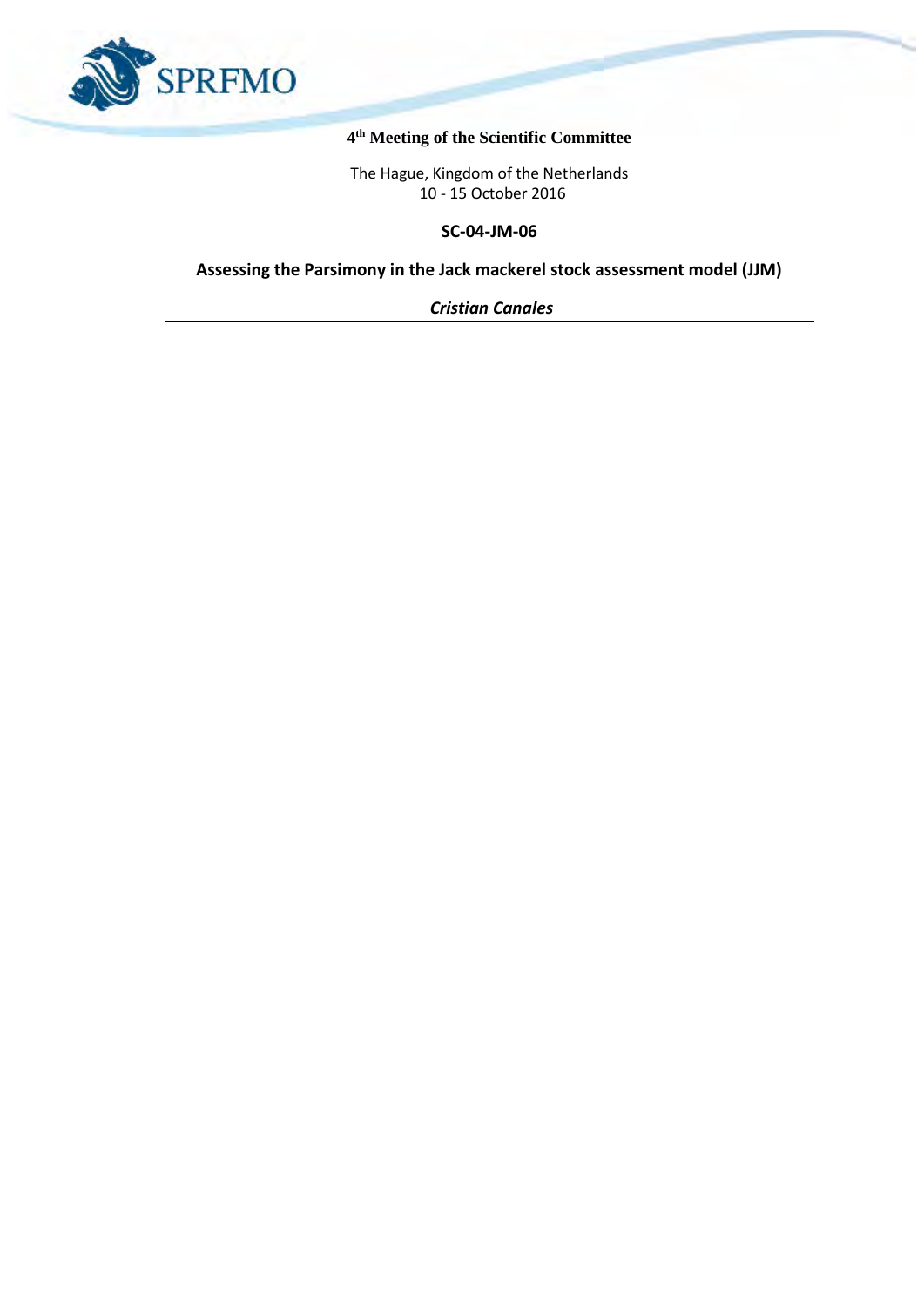# **Assessing the parsimony in the jack mackerel stock assessment model (JJM)**

Cristian Canales [cristian.canales.r@pucv.cl](mailto:cristian.canales.r@pucv.cl) Chile

# **1. Background**

In science, it is often accepted that when two theories on an equal basis have the same consequences, the simplest theory is more likely to be correct between the two. This concept is called principle of parsimony or "Ockham's razor". In statistics, this also refers to the advantages of a model to explain the variability of a set of data through the combination of predictors as simple as possible.

Several assumptions have been considered in the jack mackerel stock assessment to explain the data. One of the most important is the annual variability of the age-specific selectivity pattern per fleet. Indeed, at the first SC meeting held in La Jolla, San Diego, USA in 2013, it was decided to include annual variability in the selectivity patterns of the fleets to mitigate, in part, the high level of correlation observed in the age and size composition residuals of catches/surveys. On that basis, the number of the model parameters increased nearly 3 times without further analysis on its implications regarding the statistical support. A similar reduction result in the correlations in the pattern of residuals can be achieved reducing the sample sizes (Francis, 2012).

This document includes an analysis of comparative assessment considering the model used until 2015 and its performance based on the reduction of the parameter number through the use of the selectivity blocks, i.e. maintaining constant the selectivity of each one of the fleets by year blocks.

# **2. Materials and methods**

Configuration of annual selectivity of the jack mackerel assessment model was compared in respect of a reduced model, in which selectivity patterns are modeled by year blocks. Identification of the first years of these blocks was conducted by inspection regarding the magnitude of the annual residuals of the average age/size of the catches.

The Akaike Information Criterion (AIC) (Akaike, 1974) and the Schwarz-Bayesian Information Criterion (Schwartz, 1978) were used as a comparison statistic among models. These indicators have demonstrated to be consistent with meeting the fundamental criteria for the selection of models: goodness of fit, parsimony, and objectivity (Langitoto et al., 2000).

$$
AIC = 2L_{max} + 2p
$$
  

$$
BIC = 2L_{max} + p \log(n)
$$

where  $L_{max}$  is the maximum of the total log-likelihood function negative of the data (penalties or a priori distributions are not considered), p represents the number of parameters and n the number of observations.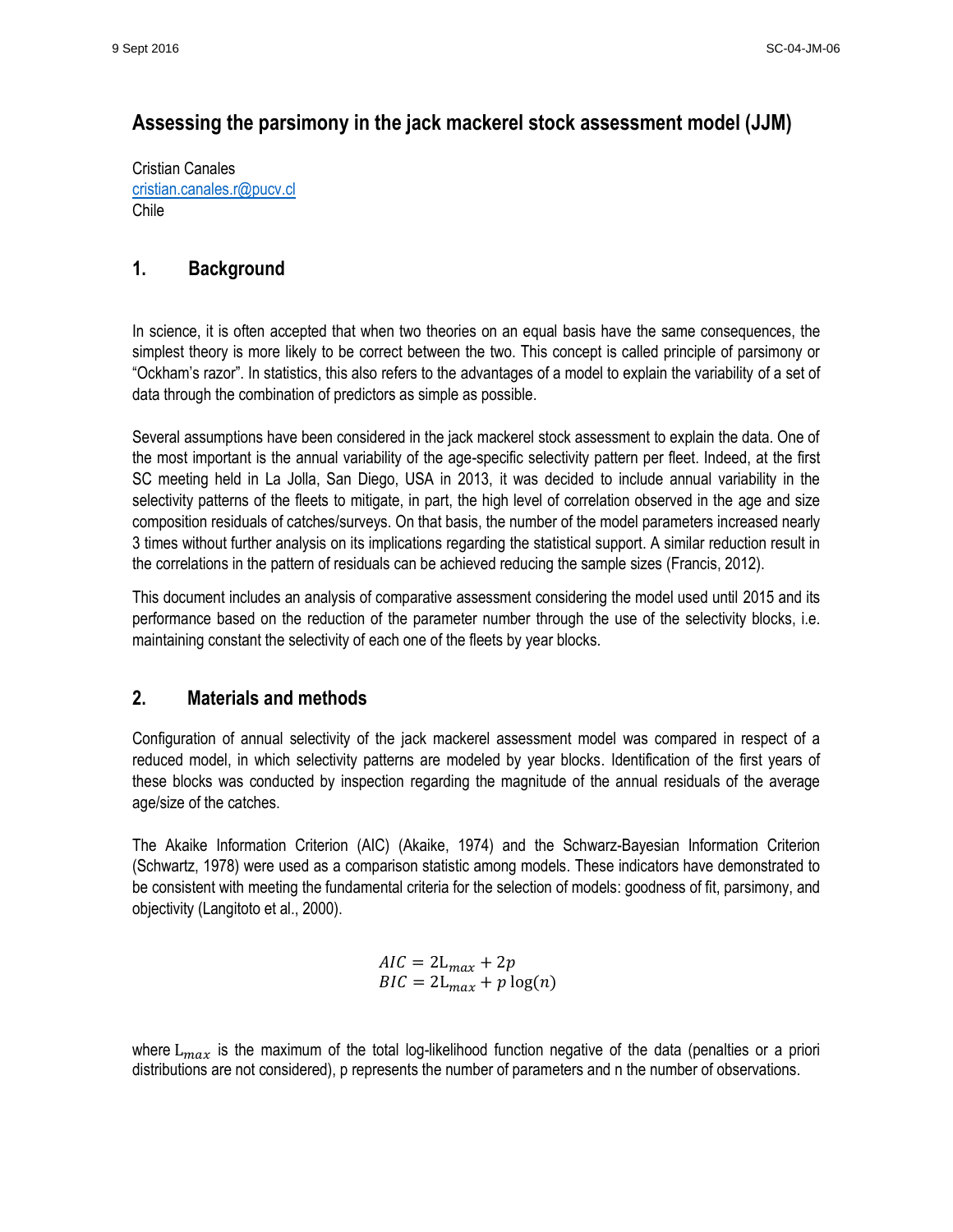## **3. Results**

Identification of the years that define the selectivity blocks was conducted by inspection in respect of the model fit (a reduced model version) to the average age/size of the catches per fleet. A total of 6 selectivity blocks were identified for the fishery of the North of Chile (F1) (1970-1986; 1987-1988; 1989-1992; 1993-2012; 2013- 2014 and 2015), and 4 blocks in the fishery of the center-south area of Chile (F2) (1970-1983; 1984-1996; 1997-2000; 2001-2015). On the other hand, 7 blocks defined by 1970-1981; 1982-1997; 1998-2001; 2002- 2004; 2005-2006; 2007-2009; 2010-2015 were considered for Peru's fishery (F3). For the international fleet operating off Chile (F4), 1970-1979; 1980-2001; 2002-2005; 2006-2013 y 2014-2015 were considered.

Selectivities by annual blocks regarding the model with annual variability of selectivity show, for instance, that the general pattern of change is reproduced properly (**Figure 1, 2**), while in the current model, annual changes would not be justified such as, those of the period 1993-2013 in the northern area of Chile (F1) given their low inter-annual variability. Likewise and while spawning biomass between models does not show significant differences, the growing trend of jack mackerel in the reduced model is more pronounced (**Figure 3**).

Regarding the parsimony level and considering the performance only of the likelihood of the model data, that is, excluding the value of a priori distributions and penalties, the results show that, statistically, the reduced model is more efficient since the AIC (Akaike, 1974) and BIC (Schwarz, 1978) criteria were significantly lower in respect of the base model (**Table 1**). It is important to note that both metrics meet the selection criterion of the models: goodness of fit, parsimony, and objectivity (Langitoto et al., 2000).

The previous result indicates that the best fit of the base model (lowest log-likelihood) to the data is mainly reached by the higher number of parameters (1,387 vs 484) and not necessarily by a model describing the exploitation process in a better manner.

## **4. Discussion**

The better performance of the reduced model highlights from the results obtained. This situation tends to reduce the parameter correlation produced in large-scale models. In this sense and although there were no significant differences in terms of the performance variables such as virgin biomass and population scale, it is concluded that the current assessment model would not justify the use of variable selectivity by year but to prefer the use of temporal blocks, reducing significantly the number of parameters (parsimony) without a large loss in the fit goodness of the model.

Additionally, the implicit effect of correlation in the residuals of the fit of age/size compositions of the catches (Francis, 2011) could be addressed by the reduction in the effective sample size.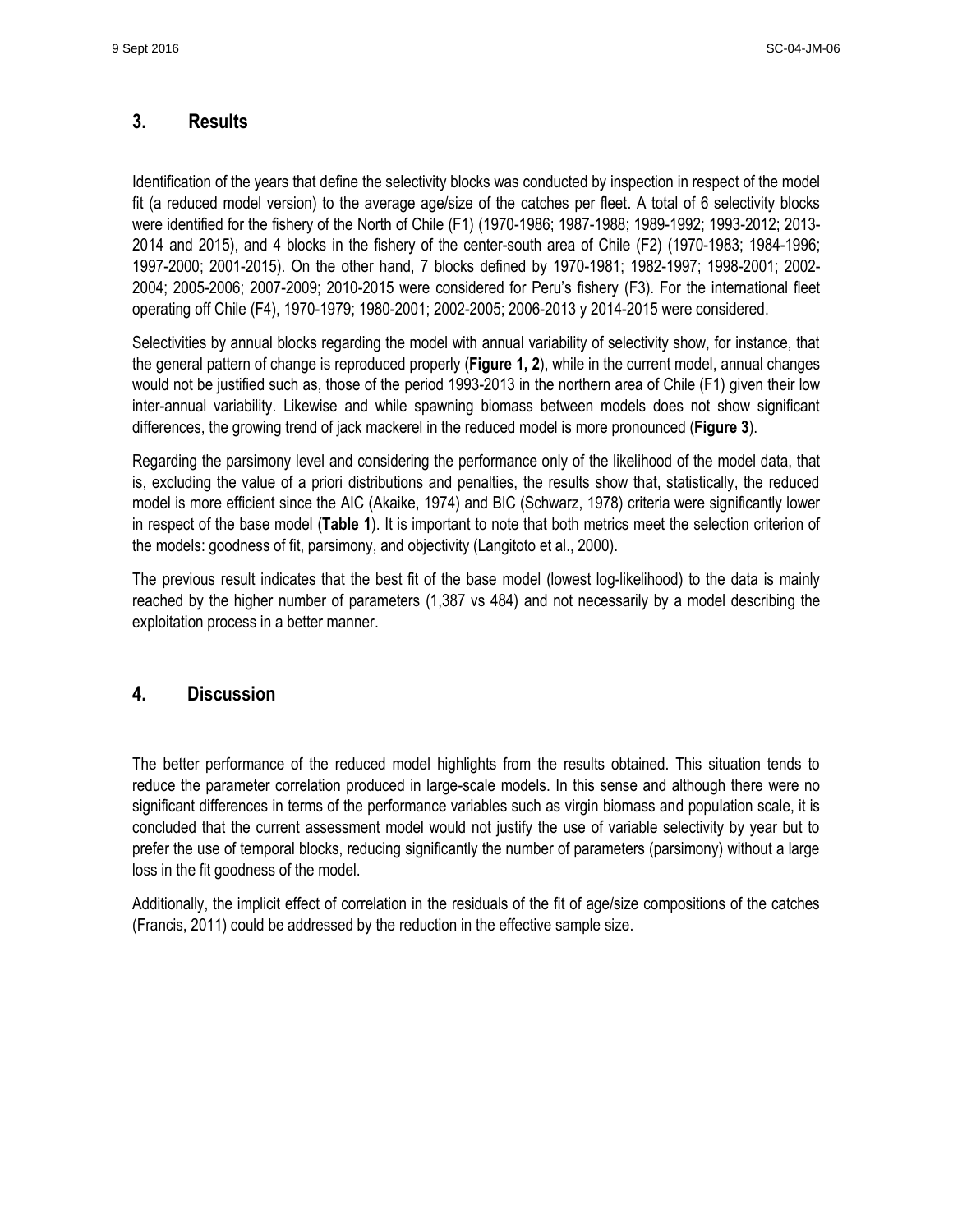# **5. References**

- Akaike, H., 1974. A new look at the statistical model identification. IEEE Trans. Automat. Contr. AC-19(6), 716- 723.
- Francis, C. 2011. Data weighting in statistical fisheries stock assessment models. Can. J. Fish. Aquat. Sci. 68: 1124–1138 (2011). doi:10.1139/F2011-025.
- Langitoto, S., D.B. Sampson, D.B., Yin, Y., 2000. Application of statistical model selection criteria to the Stock Synthesis assessment program. Can. J. Fish. Aquat. Sci. 57: 1784-1793.
- Schwarz, G. E., 1978. Estimating the dimension of a model». Annals of Statistics 6 (2): 461–464. doi:10.1214/aos/1176344136.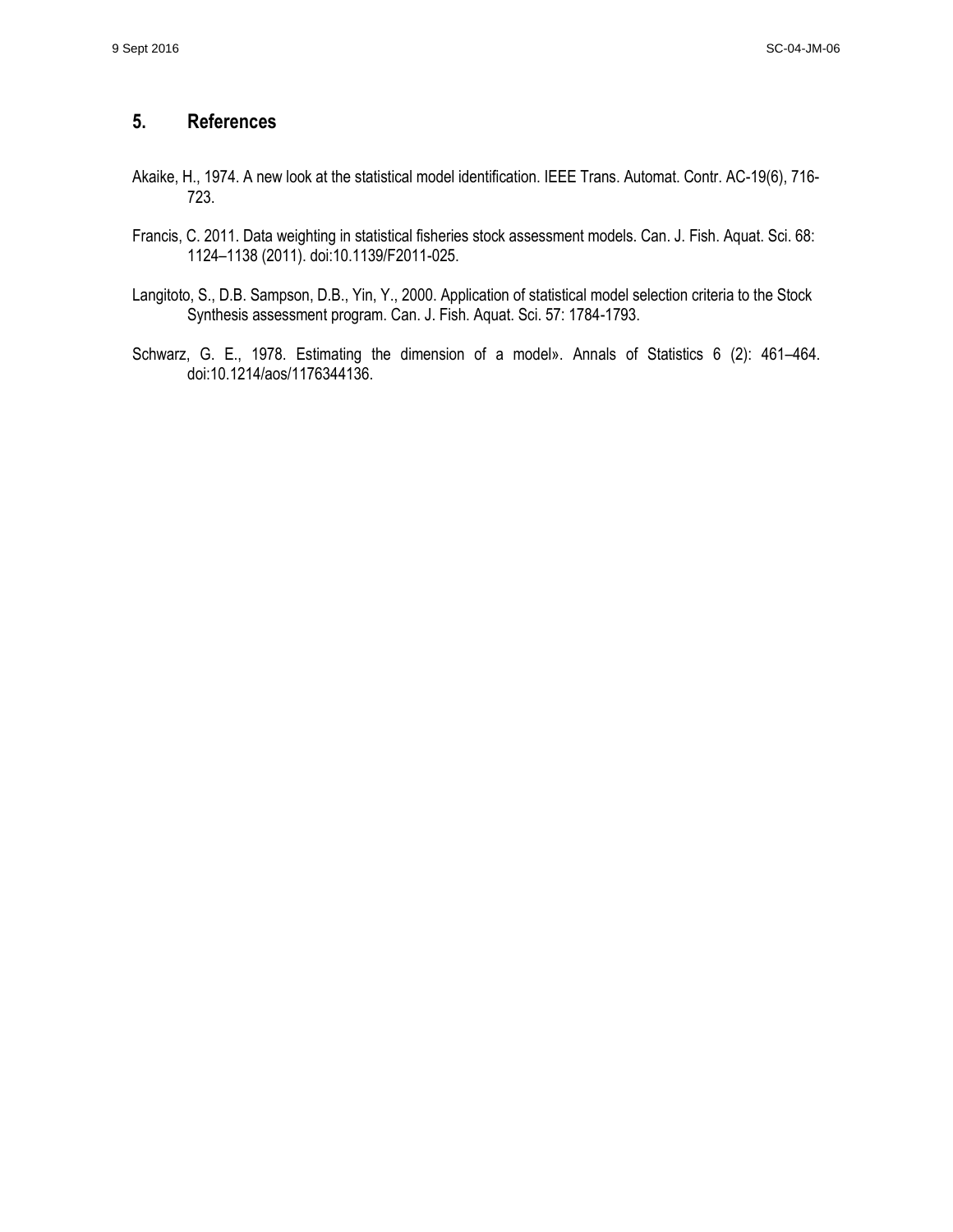

Figure 1. Selectivity for northern Chilean fleet (F1) and for two model configuration. Upper panel is the base model and panel below is the reduced model.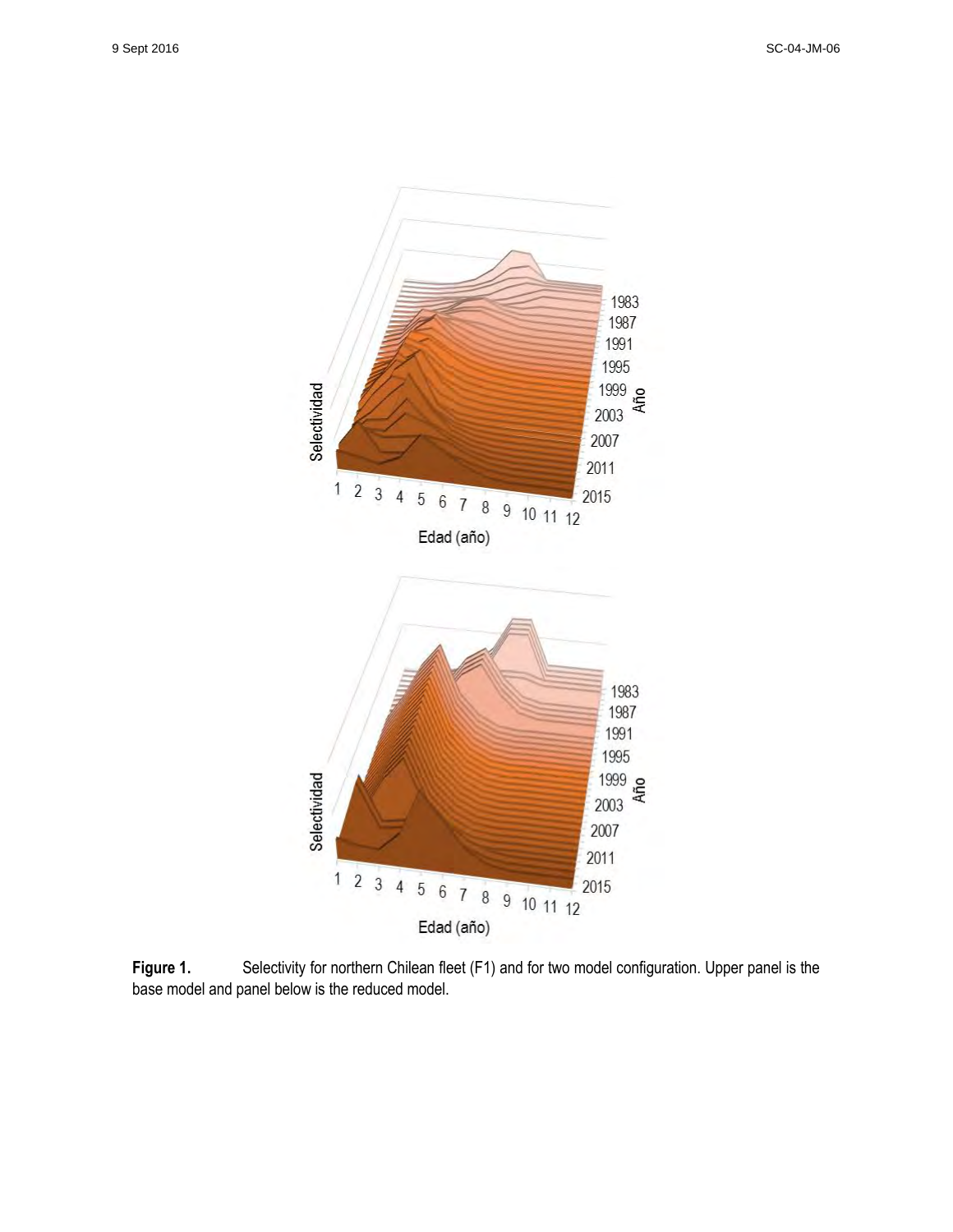

Figure 2. Selectivity for southern Chilean fleet (F2) and for two model configuration. Upper panel is the base model and panel below is the reduced model.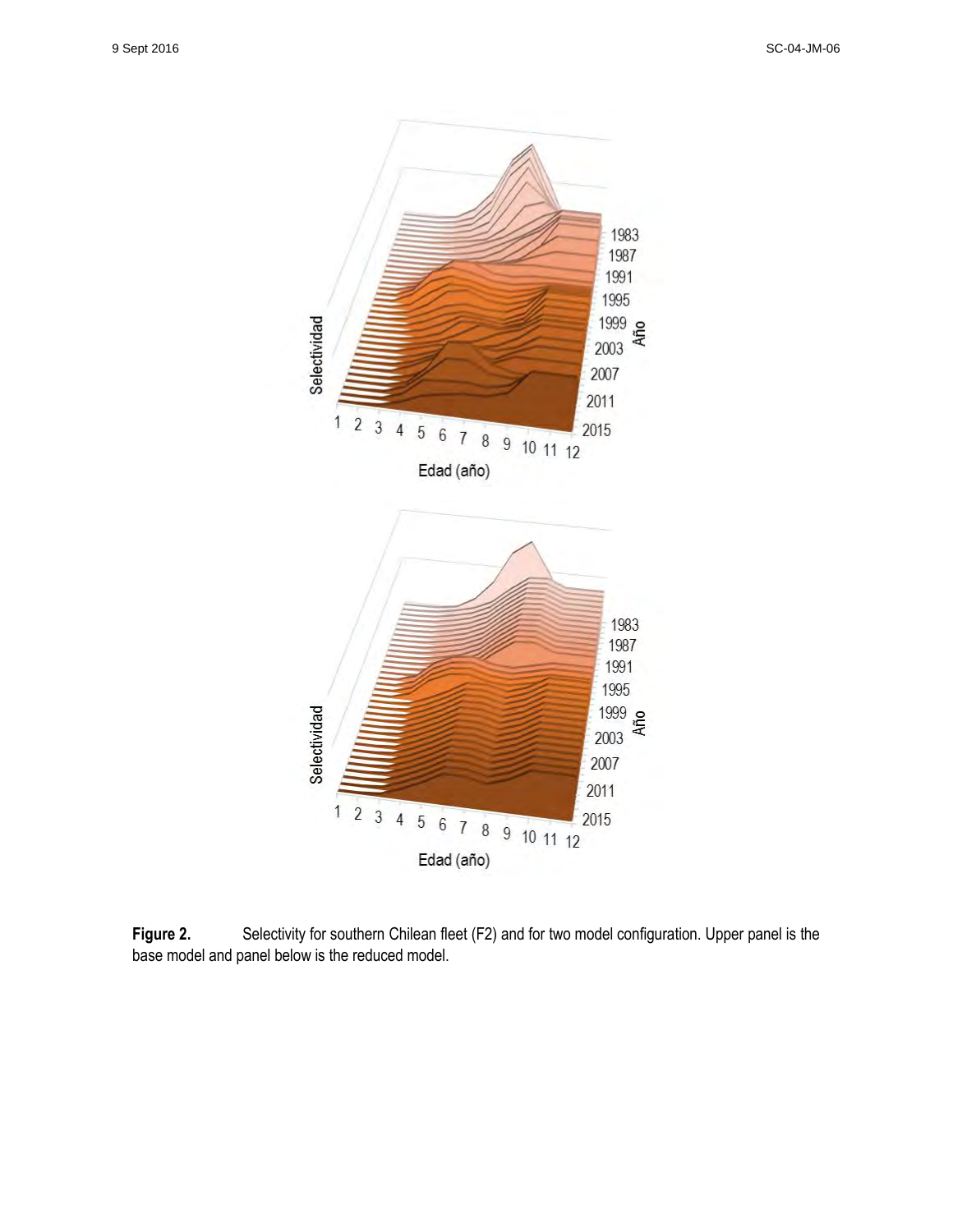

**Figure 3.** Spawning biomass (SSB) (upper panel) and recruitments (below) of Jack mackerel for two model configurations.